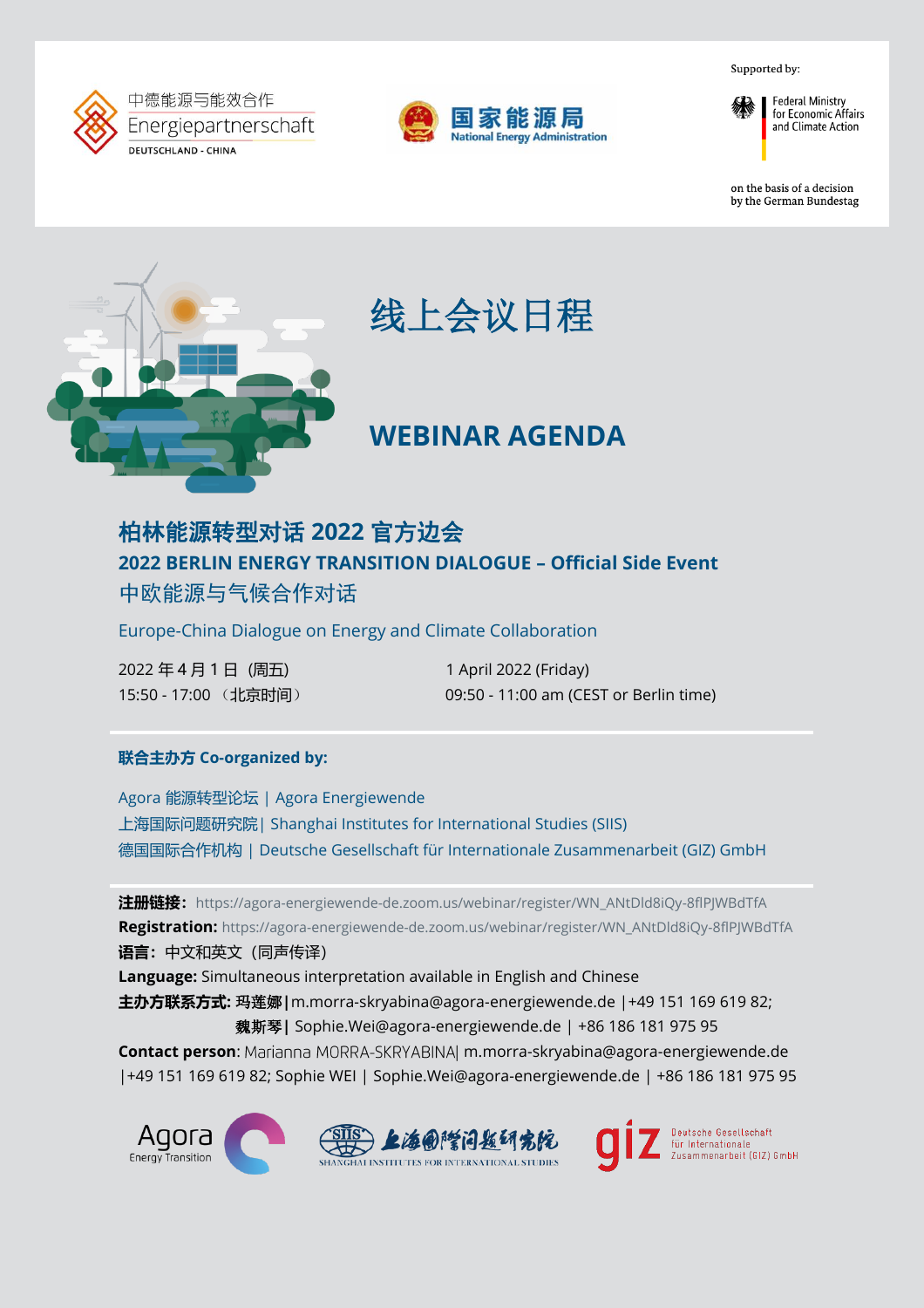

### **Background Information**

Europe and China have both set themselves on a path to achieving net-zero emissions. China aims to peak its national carbon emissions before 2030 and achieve carbon neutrality before 2060. That means a dramatic transformation of the country's energy system in a relatively short period of time. To meet its commitment, China is expected to shift away from a fossil fuel-dominated energy economy and transition towards a renewablesbased flexible system. In comparison, European countries – especially the member states of the European Union – have long pioneered on the global climate agenda, and thus accumulated substantial experience and lessons in pushing forward the energy transition. It is clear that policy dialogues are beneficial to move the energy transition and climate agenda forward in Europe, China and beyond.

Against the backdrop of rising global geopolitical tension and the ongoing COVID-19 pandemic, how can Europe and China mutually benefit from exchanges and collaboration on decarbonisation? What will be the biggest challenges in China's decarbonisation process and how can the country tackle them with the help of the Europe's experience and lessons? Will the practices in China also contribute to the energy transition agenda in Europe?

To answer these questions, Agora Energiewende, SIIS and GIZ China will co-host an online side event during the Berlin Energy Transition Dialogue to discuss the prospects of Europe-China collaboration on energy transition and climate change.

The one-hour webinar will be held in Chinese and English with simultaneous interpretation.

## **背景信息**

中国和欧洲都设立了净零排放目标。中国力争 2030 年前二氧化碳排放达到峰值, 努力 争取 2060 年前实现碳中和。这意味着中国的能源系统需要在相对较短的时间内发生巨 大的变革。为了实现这一承诺,预计中国将从以化石燃料为基础的能源经济向以可再 生能源为主体的灵活系统转型。相比之下,欧洲——尤其是欧盟成员国——长期以来 在全球气候议程上发挥着领导作用,在推动能源转型方面积累了大量的经验和教训。 显然,政策对话有利于在中国、欧洲乃至世界其他地区推进能源转型和气候议程。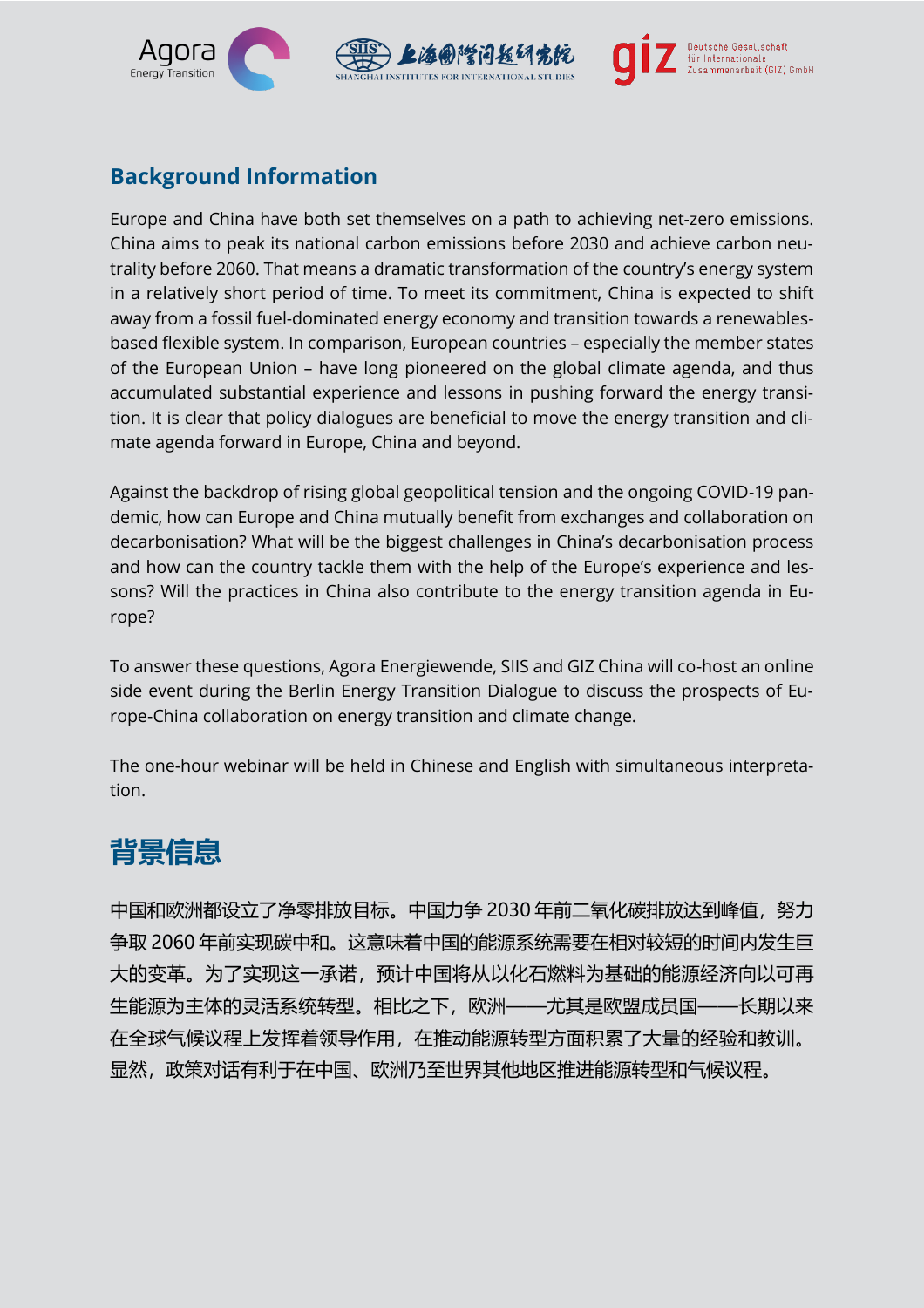

在全球地缘政治冲突加剧和新冠疫情持续的大背景下,中国和欧洲如何能从温室气体 减排领域的交流和合作中实现双赢?中国在脱碳进程中面临的最大挑战是什么?中国 如何借鉴欧洲的经验和教训来解决这些问题?中国的实践是否也会对欧洲国家的能源 转型议程有所助益?

为回答以上问题,Agora 能源转型论坛、上海国际问题研究院和德国国际合作机构 (GIZ)将在柏林能源转型对话(BETD)期间联合主办一场线上边会,讨论中国与欧 洲在能源转型和气候变化领域的合作前景。

此次网络研讨会共一小时,将以中文和英文举办,并提供同声传译。

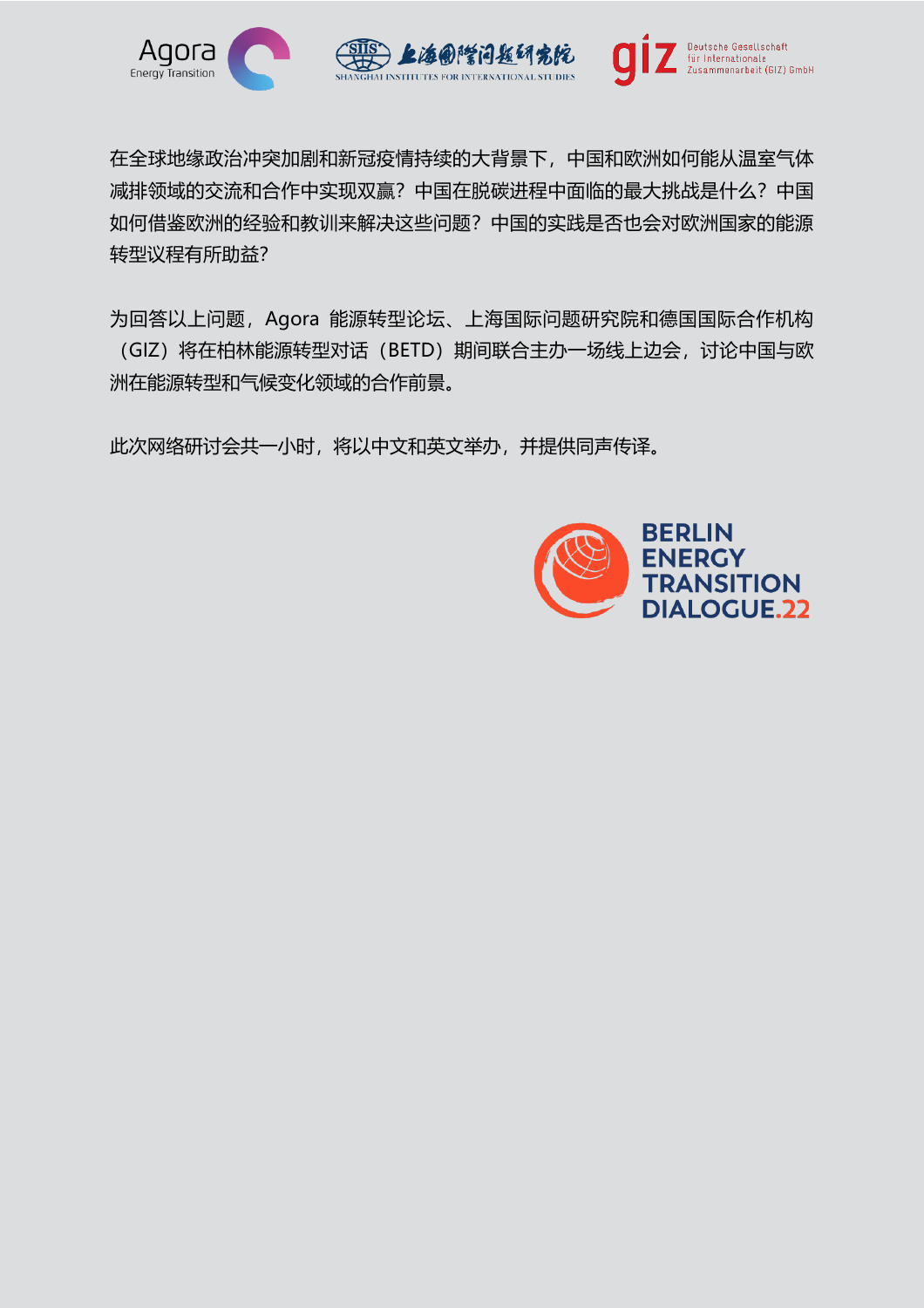

## 线上会议日程 **Webinar Agenda**

**4 月 1 日周五 Friday, 1 April 北京时间 15:50 - 17:00 | 柏林时间 09:50 - 11:00 09:50 - 11:00 (CEST) | 15:50 - 17:00 (Beijing Time)**

**15:50-16:00 (北京时间) 09:50-10**:**00 (CEST or Berlin Time) 线上直播连线测试 (10 分钟) Zoom meeting technical test (10 min) 16:00-16:20 (北京时间) 10:00-10:20 (CEST or Berlin Time)** 开场致辞 (20 分钟) **Opening session (20 min)** 会议主持人:**涂建军**,博众智合能源转型论坛 中国区总裁 Event Moderator: **Mr. Kevin TU**, Managing Director, Agora Energy Transition China • 德国能源转型及其对中国的借鉴意义(8 分钟) **杰西·斯科特**, Agora 能源转型论坛 国际项目总监 • Energiewende in Germany and Its Implications for China (8 minutes) By **Ms. Jesse Scott**, Director International Programme of Agora Energiewende • 中欧能源与气候合作的前景:来自中国的视角(8 分钟) **于宏源**,上海国际问题研究院比较政治与公共政策所 所长(SIIS)

- - Prospect of Europe-China Energy & Climate Cooperation: the Perspective from China (8 minutes)

By **Dr. YU Hongyuan**, Director of Institute for Comparative Politics and Public Policy Shanghai Institutes for International Studies (SIIS)

| 16:20-16:52            | <b>专题讨论:</b> 中欧在能源转型和气候变化方面的合作前景 (32 分钟)                                         |
|------------------------|----------------------------------------------------------------------------------|
| (北京时间)                 | Panel Discussion: Prospects of Europe-China Cooperation on Energy Transition and |
| 10:20-10:52            | <b>Climate Change (32 minutes)</b>                                               |
| <b>(CEST or Berlin</b> |                                                                                  |
| Time)                  |                                                                                  |
|                        | 讨论嘉宾:                                                                            |

- **巢清尘**,中国气象局国家气候中心主任
- **马克-安托万·埃勒-马泽加**,法国国际关系研究所(IFRI)能源气候中心主任
- **邵宇**, 东方证券首席经济学家